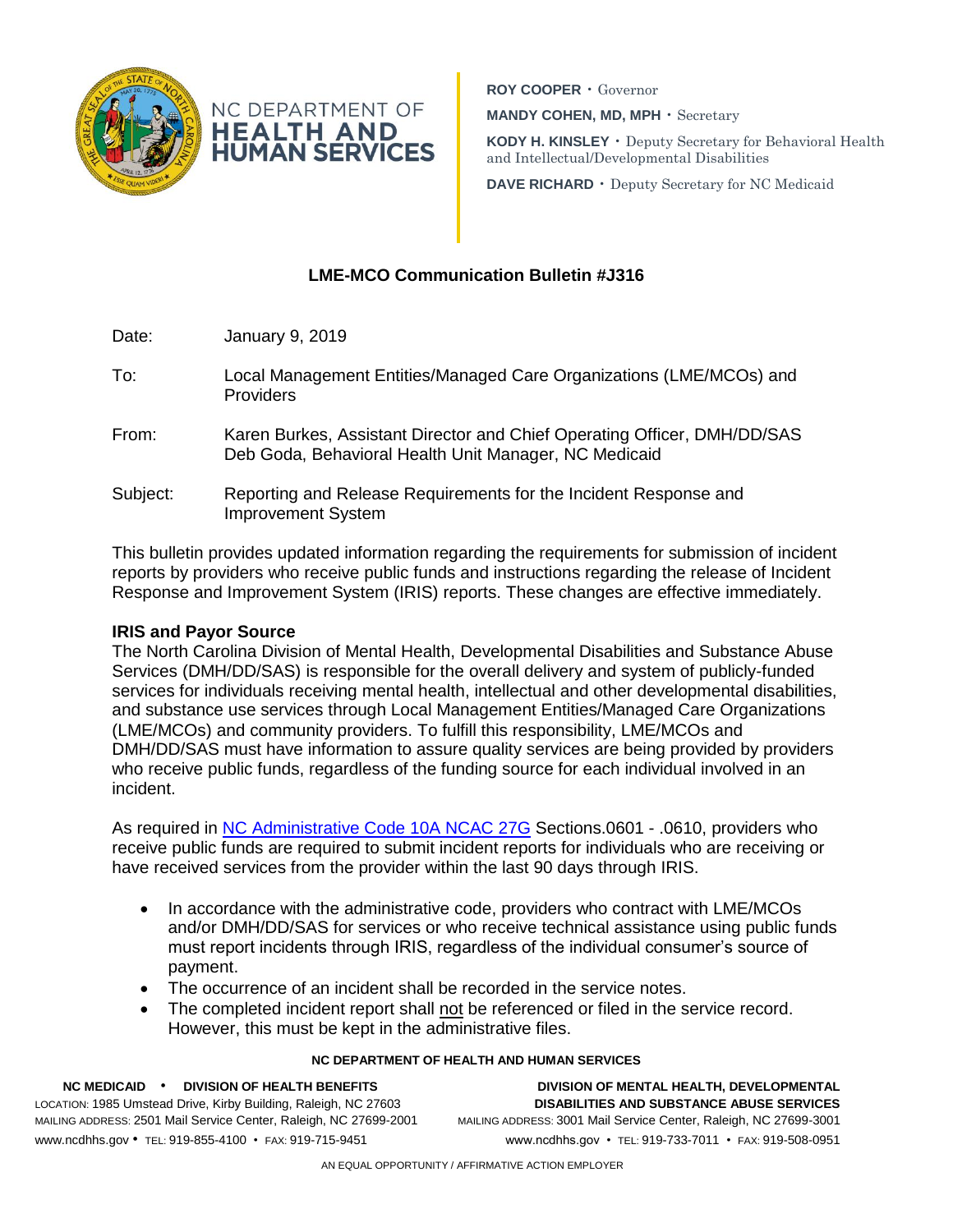Additionally, all providers of opioid treatment programs are licensed by the Division of Health Service Regulation (DHSR) and receive technical assistance and oversight services through the State Opioid Treatment Authority (SOTA). Therefore, all incidents must be reported to comply with IRIS and SOTA requirements.

LME/MCOs, through their regular processes, such as Quality Assurance and Mortality and Morbidity reviews, review all incident reports to monitor the overall delivery of services. LME/MCOs should contact providers within their catchment area to obtain any additional information for incident reports, including providers who are not in the LME/MCO's network.

Information regarding, but not limited to, diagnosis and treatment services (including substance use) may be shared between providers, LME/MCO staff and DHHS staff involved in this incident reporting process.

In addition, under [42 CFR § 2.53,](https://www.law.cornell.edu/cfr/text/42/2.53) providers are required, *before submitting the incident information,* to obtain written agreement from the collecting state agency that the state agency agrees to specific conditions listed below. This Communication Bulletin and the following provisions constitute the written agreement by NC DHHS and will be added to IRIS to address the sharing of information between these agencies:

DHHS agrees to the following:

- DHHS represents that it provides financial assistance to the program and/or is authorized by law to regulate its activities;
- DHHS requires the information for, and will use it only for, conducting an audit, conducting an evaluation, or (if a quality improvement organization) performing a utilization or quality control review;
- DHHS will maintain and destroy the patient identifying information in a manner consistent with the policies and procedures established under [42 CFR § 2.16;](https://www.law.cornell.edu/cfr/text/42/2.16)
- DHHS will retain records in compliance with applicable federal, state, and local record retention laws; and
- DHHS will disclose patient identifying information *only* back to the program from which it was obtained, or as required by law.

## **IRIS and Reporting**

The IRIS website for reporting incidents is located at [https://iris.dhhs.state.nc.us/.](https://iris.dhhs.state.nc.us/) Detailed information regarding IRIS is available through the [IRIS Guidance Manual](https://files.nc.gov/ncdhhs/documents/files/incidentmanual2-25-11.pdf) and the [IRIS](https://files.nc.gov/ncdhhs/documents/files/iris6-4-10dhhsmanual.pdf)  [Technical Manual.](https://files.nc.gov/ncdhhs/documents/files/iris6-4-10dhhsmanual.pdf)

- Incidents must be reported within 72 clock hours after the first person in an agency learns about an incident, even if all details regarding the incident are not known.
- In addition to the IRIS reporting requirements, the provider will make all other reports as required by State and Federal law.
- Additional information/updates regarding all incidents should be submitted as soon as the agency staff learns new information.

## **IRIS and the Release of Information**

- Requests for IRIS reports should proceed through the information request process for any agency receiving the request.
- The agency should follow their agency's policy and procedures regarding the release of information.
- The occurrence of an incident shall be recorded in the service notes.